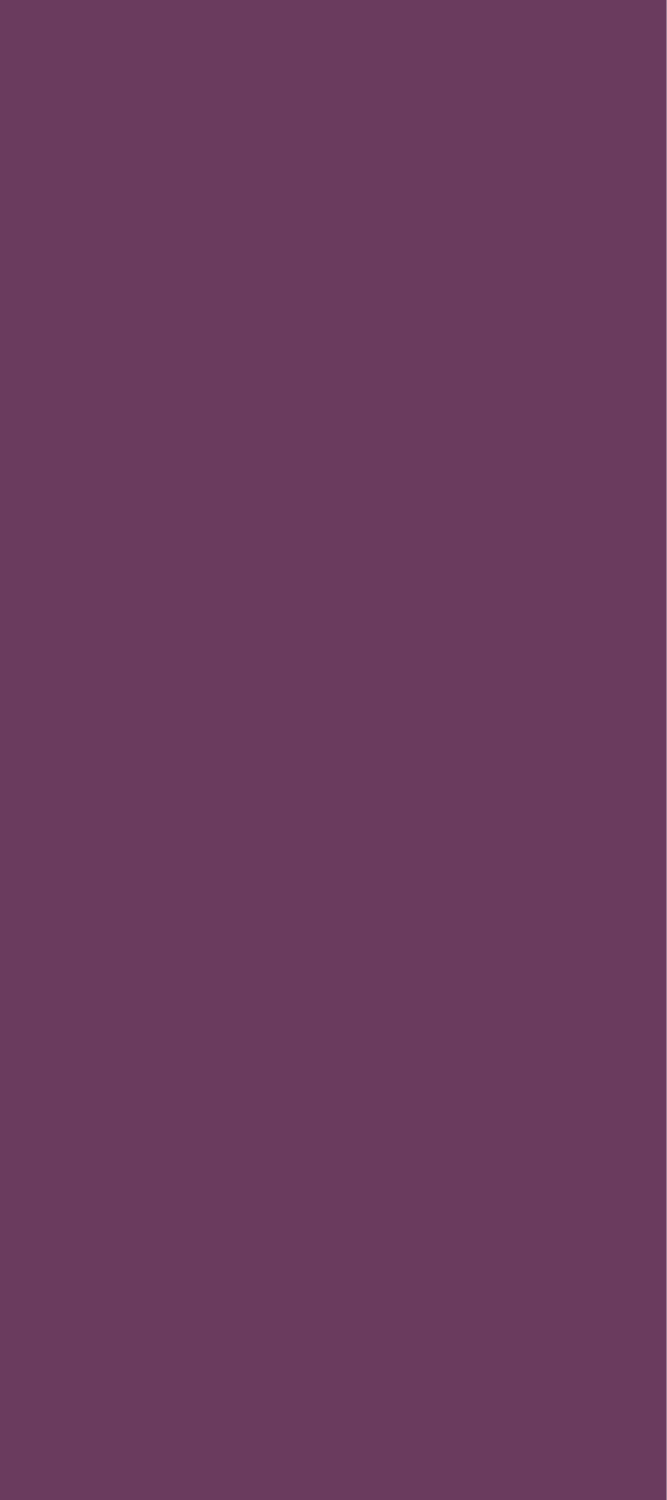# Carpal Tunnel Syndrome

#### What is carpal tunnel syndrome?

Carpal tunnel syndrome (CTS) occurs when the median nerve, which runs from the forearm into the palm of the hand, becomes pressed or squeezed at the wrist. The carpal tunnel—a narrow, rigid passageway of ligament and bones at the base of the hand—houses the median nerve and the tendons that bend the fingers. The median nerve provides feeling to the palm side of the thumb and to the index, middle, and part of the ring fingers (although not the little finger). It also controls some small muscles at the base of the thumb.

Sometimes, thickening from the lining of irritated tendons or other swelling narrows the tunnel and compresses the median nerve. The result may be numbness, weakness, or sometimes pain in the hand and wrist (some people may feel pain in the forearm and arm). CTS is the most common and widely known of the entrapment neuropathies, in which one of the body's peripheral nerves is pressed on or squeezed.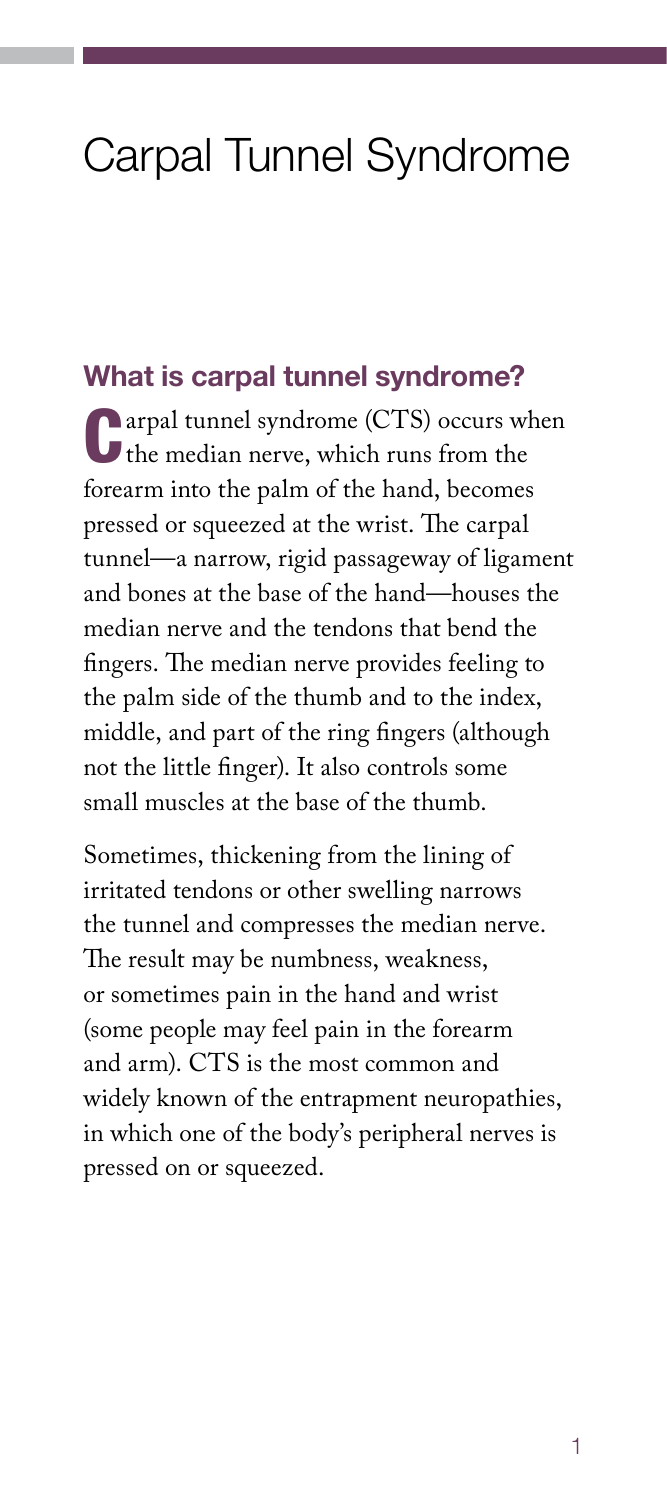# What are the symptoms of carpal tunnel syndrome?

Symptoms usually start gradually, with frequent numbness or tingling in the fingers, especially the thumb and the index and middle fingers. Some people with CTS say their fingers feel useless and swollen, even though little or no swelling is apparent. The symptoms often first appear in one or both hands during the night. The dominant hand is usually affected first and produces the most severe symptoms. A person with CTS may wake up feeling the need to "shake out" the hand or wrist. As symptoms worsen, people might feel tingling during the day, especially with certain activities such as talking on the phone, reading a book or newspaper, or driving. Hand weakness may make it difficult to grasp small objects or perform other manual tasks. In chronic and/or untreated cases, the muscles at the base of the thumb may waste away. Some people with very severe CTS cannot determine between hot and cold by touch, and may burn their fingertips without knowing it.

## What are the causes of carpal tunnel syndrome?

**Carpal tunnel syndrome is often the result** of a combination of factors that increase pressure on the median nerve and tendons in the carpal tunnel, rather than a problem with the nerve itself. Contributing factors include trauma or injury to the wrist that cause swelling, such as sprain or fracture; an overactive pituitary gland; an underactive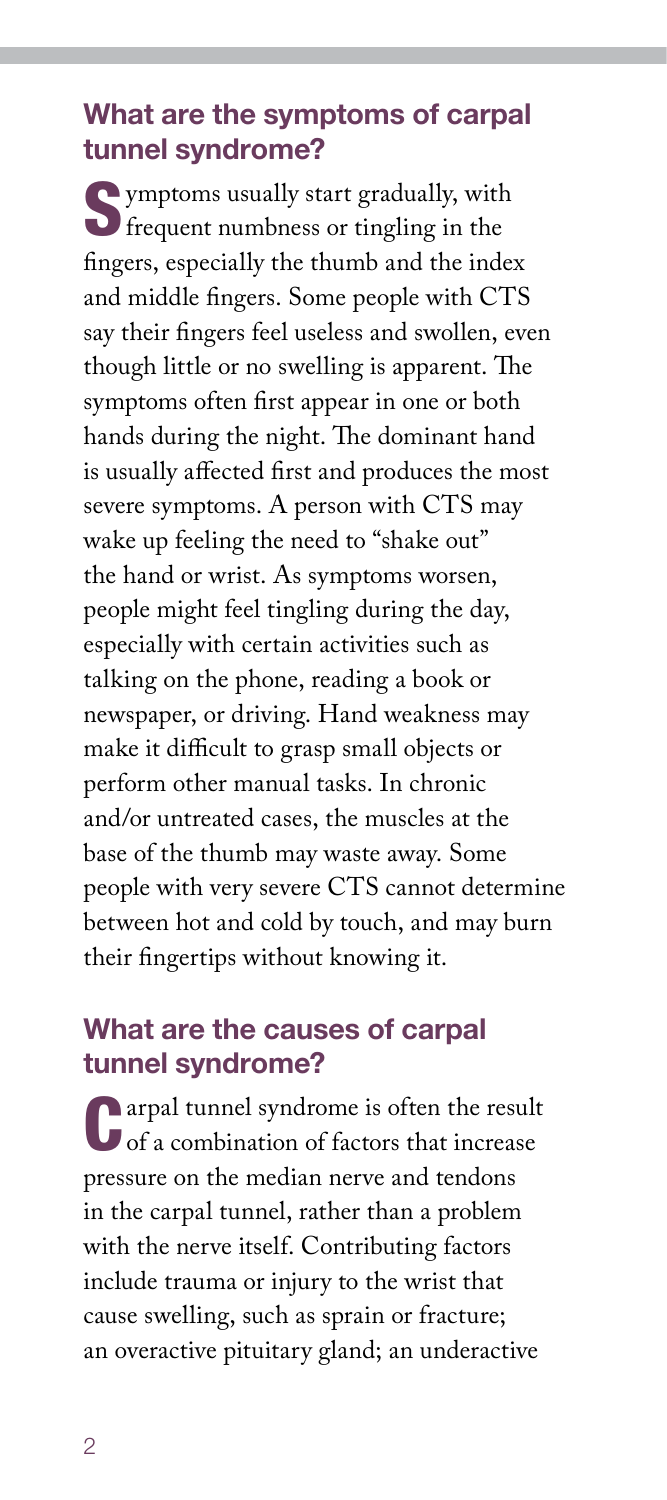thyroid gland; and rheumatoid arthritis. Other factors that may contribute to the compression include mechanical problems in the wrist joint, repeated use of vibrating hand tools, fluid retention during pregnancy or menopause, or the development of a cyst or tumor in the canal. Often, no single cause can be identified.

# Who is at risk of developing carpal tunnel syndrome?

Women are three times more likely than men to develop carpal tunnel syndrome. People with diabetes or other metabolic disorders that directly affect the body's nerves and make them more susceptible to compression are also at high risk. CTS usually occurs only in adults.

Workplace factors may contribute to existing pressure on or damage to the median nerve. The risk of developing CTS is not confined to people in a single industry or job, but may be more reported in those performing assembly line work—such as manufacturing, sewing, finishing, cleaning, and meatpacking—than it is among data-entry personnel.

# How is carpal tunnel syndrome diagnosed?

**Early diagnosis and treatment are important L** to avoid permanent damage to the median nerve.

• A physical examination of the hands, arms, shoulders, and neck can help determine if the person's complaints are related to daily activities or to an underlying disorder. A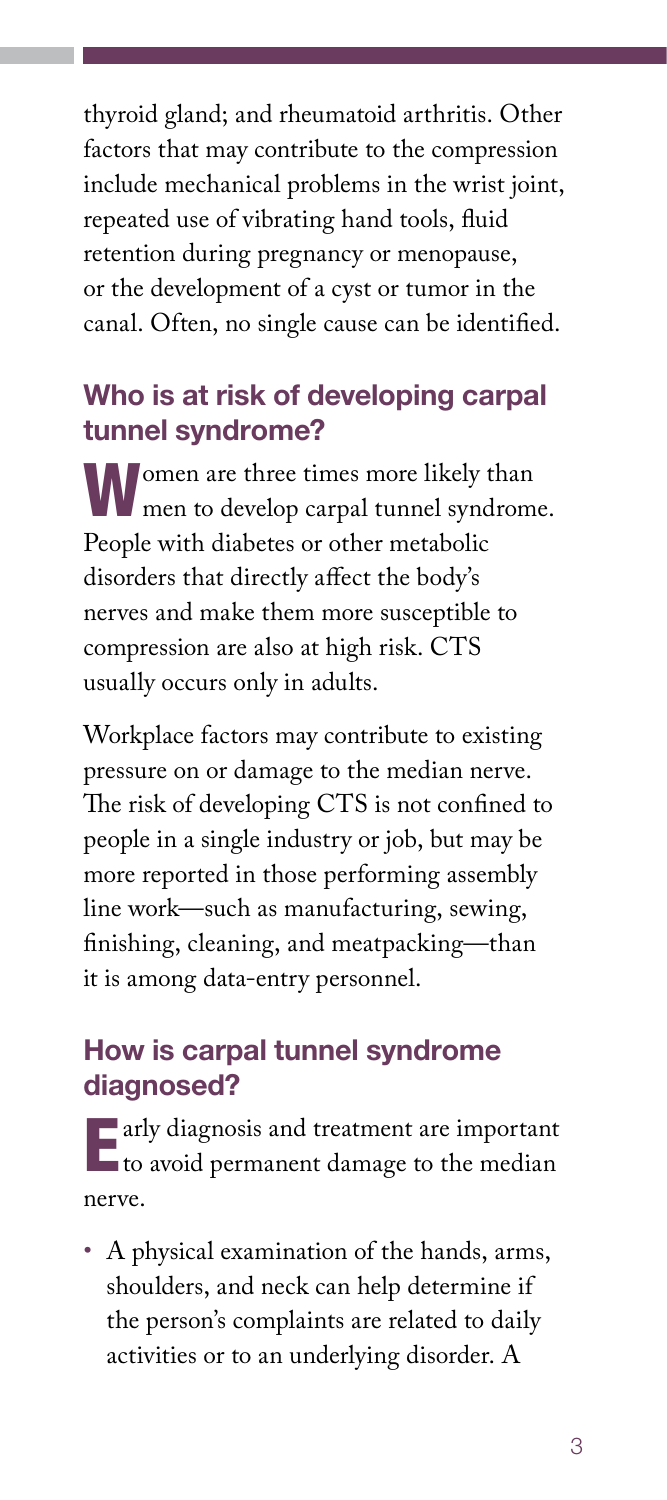physician can rule out other conditions that mimic carpal tunnel syndrome. The wrist is examined for tenderness, swelling, warmth, and discoloration. Each finger should be tested for sensation and the muscles at the base of the hand should be examined for strength and signs of atrophy.

- Routine laboratory tests and X-rays can reveal fractures, arthritis, and nerve-damaging diseases such as diabetes.
- Specific tests may produce the symptoms of CTS. In the Tinel test, the doctor taps on or presses on the median nerve in the person's wrist. The test is positive when tingling in the fingers or a resultant shock-like sensation occurs. The Phalen, or wrist-flexion, test involves having the person hold his or her forearms upright by pointing the fingers down and pressing the backs of the hands together. Carpal tunnel syndrome is suggested if one or more symptoms, such as tingling or increasing numbness, is felt in the fingers within 1 minute. Doctors may also ask individuals to try to make a movement that brings on symptoms.
- Electrodiagnostic tests may help confirm the diagnosis of CTSs. In a *nerve conduction study*, electrodes are placed on the hand and wrist. Small electric shocks are applied and the speed with which nerves transmit impulses is measured. In *electromyography*, a fine needle is inserted into a muscle; electrical activity viewed on a screen can determine the severity of damage to the median nerve.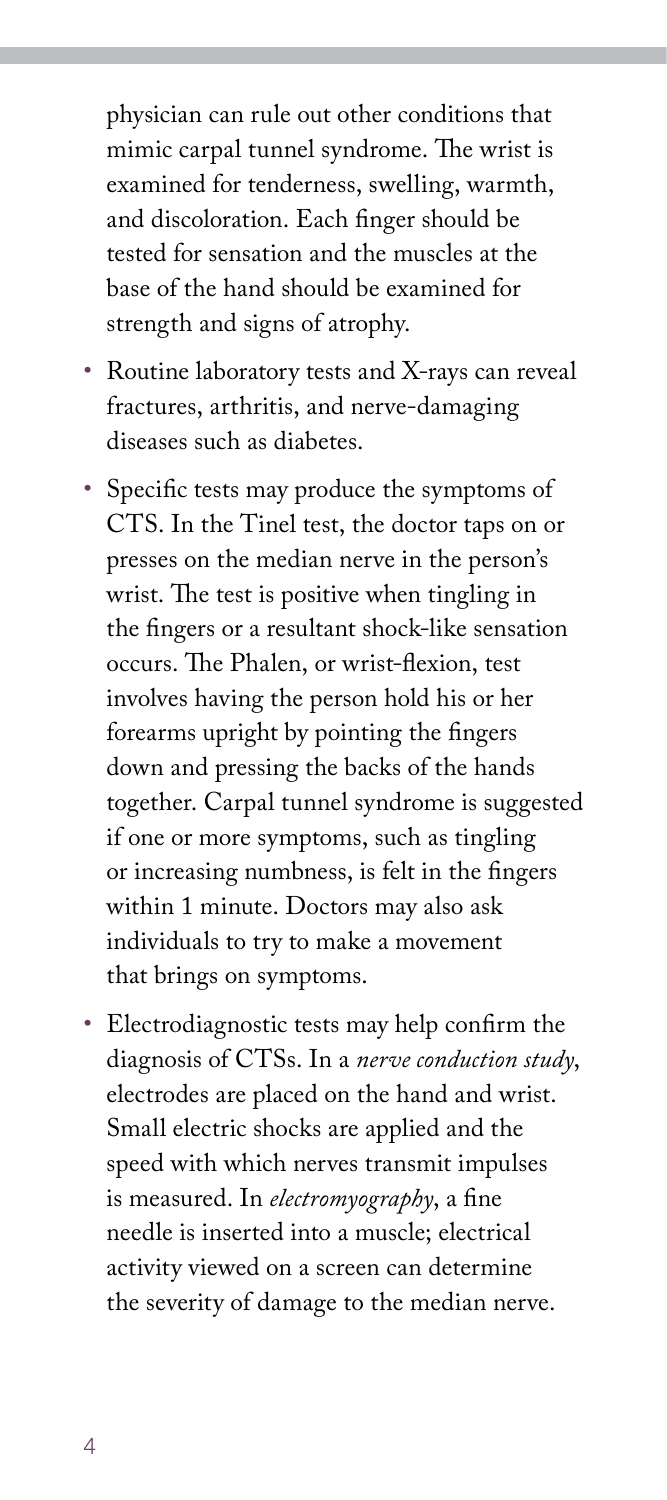• Ultrasound imaging can show abnormal size of the median nerve. Magnetic resonance imaging (MRI) can show the anatomy of the wrist but to date has not been especially useful in diagnosing carpal tunnel syndrome.

# How is carpal tunnel syndrome treated?

**Treatments for carpal tunnel syndrome** should begin as early as possible, under a doctor's direction. Underlying causes such as diabetes or arthritis should be treated first.

#### **Non-surgical treatments**

- *Splinting.* Initial treatment is usually a splint worn at night.
- *Avoiding daytime activities that may provoke symptoms.* Some people with slight discomfort may wish to take frequent breaks from tasks, to rest the hand. If the wrist is red, warm and swollen, applying cool packs can help.
- *Over-the-counter drugs*. In special circumstances, various medications can ease the pain and swelling associated with carpal tunnel syndrome. Nonsteroidal anti-inflammatory drugs (NSAIDs), such as aspirin, ibuprofen, and other nonprescription pain relievers, may provide some short-term relief from discomfort but haven't been shown to treat CTS.
- *Prescription medicines.* Corticosteroids (such as prednisone) or the drug lidocaine can be injected directly into the wrist or taken by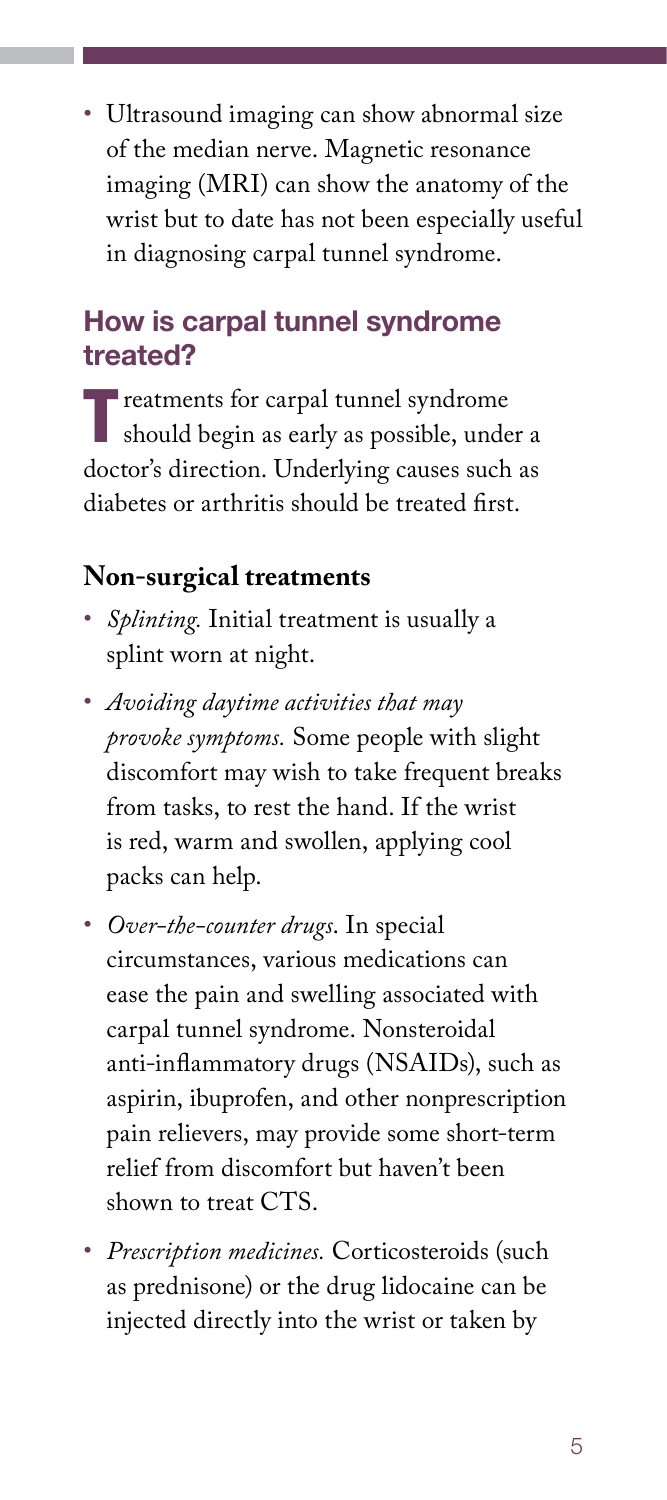mouth (in the case of prednisone) to relieve pressure on the median nerve in people with mild or intermittent symptoms. (Caution: individuals with diabetes and those who may be predisposed to diabetes should note that prolonged use of corticosteroids can make it difficult to regulate insulin levels.)

• *Alternative therapies.* Acupuncture and chiropractic care have benefited some individuals but their effectiveness remains unproved. An exception is yoga, which has been shown to reduce pain and improve grip strength among those with CTS.

#### **Surgery**

Carpal tunnel release is one of the most common surgical procedures in the United States. Generally, surgery involves severing a ligament around the wrist to reduce pressure on the median nerve. Surgery is usually done under local or regional anesthesia (involving some sedation) and does not require an overnight hospital stay. Many people require surgery on both hands. While all carpal tunnel surgery involves cutting the ligament to relieve the pressure on the nerve, there are two different methods used by surgeons to accomplish this.

• *Open release surgery*, the traditional procedure used to correct carpal tunnel syndrome, consists of making an incision up to 2 inches in the wrist and then cutting the carpal ligament to enlarge the carpal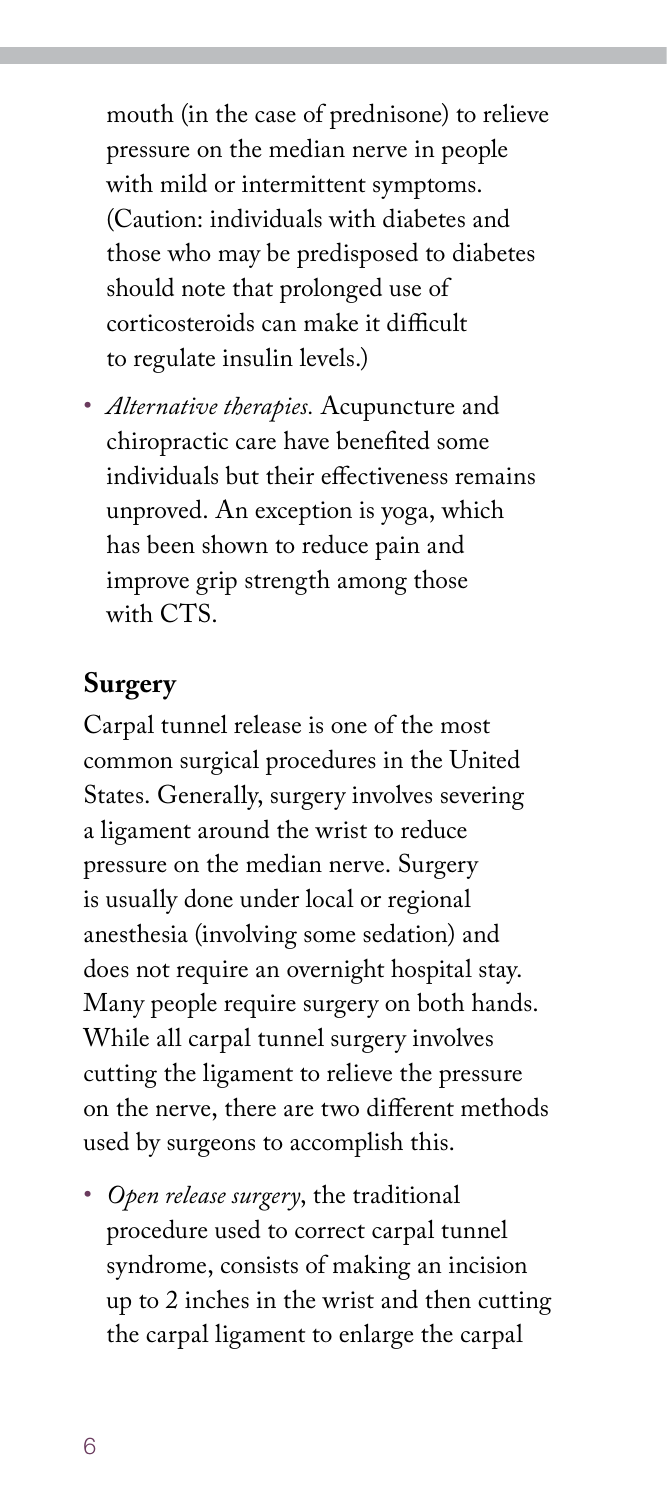tunnel. The procedure is generally done under local anesthesia on an outpatient basis, unless there are unusual medical conditions.

• Endoscopic surgery may allow somewhat faster functional recovery and less postoperative discomfort than traditional open release surgery but it may also have a higher risk of complications and the need for additional surgery. The surgeon makes one or two incisions (about ½ inch each) in the wrist and palm, inserts a camera attached to a tube, observes the nerve, ligament, and tendons on a monitor, and cuts the carpal ligament (the tissue that holds joints together) with a small knife that is inserted through the tube. Following the surgery, the ligaments usually grow back together and allow more space than before. Although symptoms may be relieved immediately after surgery, full recovery from carpal tunnel surgery can take months. Some individuals may have infections, nerve damage, stiffness, and pain at the scar. Almost always there is a decrease in grip strength, which improves over time. Most people need to modify work activity for several weeks following surgery, and some people may need to adjust job duties or even change jobs after recovery from surgery.

Recurrence of carpal tunnel syndrome following treatment is rare. Less than half of individuals report their hand(s) feeling completely normal following surgery. Some residual numbness or weakness is common.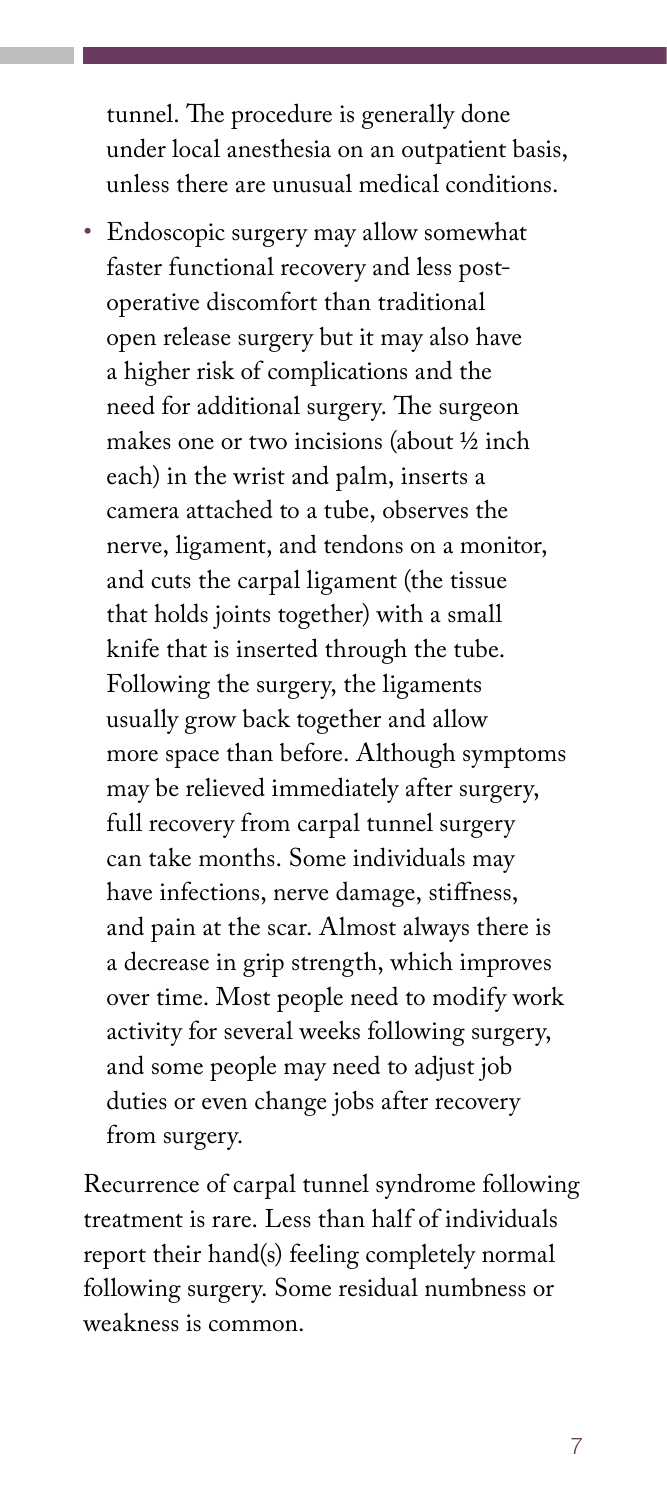# How can carpal tunnel syndrome be prevented?

At the workplace, workers can do on-the-job **Conditioning, perform stretching exercises,** take frequent rest breaks, and use correct posture and wrist position. Wearing fingerless gloves can help keep hands warm and flexible. Workstations, tools and tool handles, and tasks can be redesigned to enable the worker's wrist to maintain a natural position during work. Jobs can be rotated among workers. Employers can develop programs in ergonomics, the process of adapting workplace conditions and job demands to the capabilities of workers. However, research has not conclusively shown that these workplace changes prevent the occurrence of carpal tunnel syndrome.

# What research is being done?

The mission of the National Institute<br>
of Neurological Disorders and Stroke (NINDS) is to seek fundamental knowledge of the brain and nervous system and to use that knowledge to reduce the burden of neurological disease. The NINDS is a component of the National Institutes of Health (NIH), the leading supporter of biomedical research in the world.

Scientists supported by the NINDS are studying the factors that lead to long-lasting neuropathies, and how the affected nerves are related to symptoms of pain, numbness, and functional loss. Researchers also are examining biomechanical stresses that contribute to the nerve damage responsible for symptoms of carpal tunnel syndrome in order to better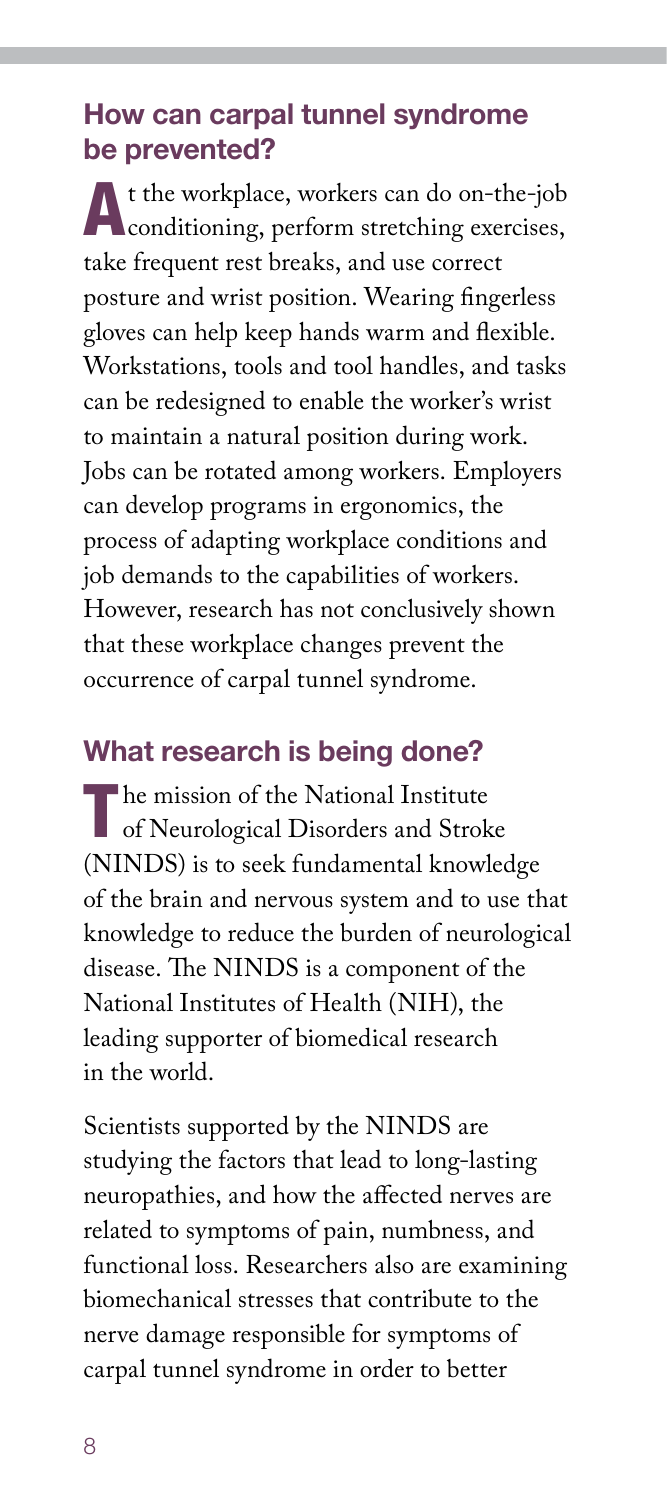understand, treat, and prevent this ailment. By quantifying the distinct biomechanical pressures from fluid and anatomical structures, researchers are finding ways to limit or prevent CTS in the workplace and decrease other costly and disabling occupational illnesses.

Scientists funded through NIH's National Center for Complementary and Integrative Health are investigating the effects of acupuncture on pain, loss of median nerve function, and changes in the brain associated with CTS. In addition, a randomized clinical trial designed to evaluate the effectiveness of osteopathic manipulative treatment in conjunction with standard medical care is underway. Evaluations of these therapies and other therapies will help to tailor individual treatment programs.

Another NIH component, the National Institute of Arthritis and Musculoskeletal and Skin Disorders (NIAMS), supports research on tissue damage associated with repetitive motion disorders, including CTS. Among other research, scientists have developed animal models that are helping to understand and characterize connective tissue in hopes of reducing harmful tissue buildup and identifying new treatments.

More information about carpal tunnel syndrome research supported by NINDS and other NIH Institutes and Centers can be found using NIH RePORTER [\(projectreporter.nih.gov](http://projectreporter.nih.gov)), a searchable database of current and past research projects supported by NIH and other federal agencies. RePORTER also includes links to publications and resources from these projects.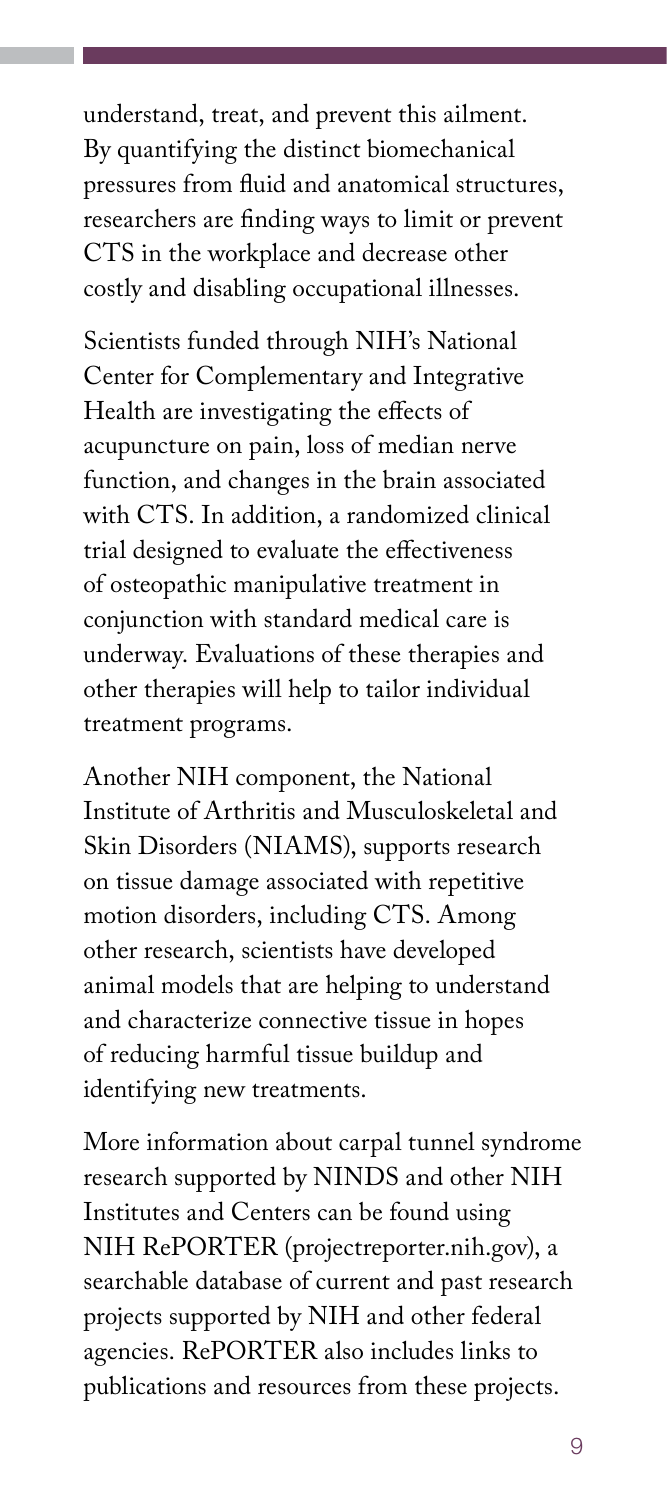# Where can I get more information?

For more information on neurological disorders or research programs funded by the National Institute of Neurological Disorders and Stroke, contact the Institute's Brain Resources and Information Network (BRAIN) at:

#### **BRAIN**

P.O. Box 5801 Bethesda, MD 20824 301-496-5751 800-352-9424 [www.ninds.nih.gov](http://www.ninds.nih.gov)

Information also is available from the following organizations:

# **National Institute of Arthritis and Musculoskeletal and Skin Diseases (NIAMS) Information Clearinghouse**

National Institutes of Health, DHHS 1 AMS Circle Bethesda, MD 20892-3675 877-226-4267 [www.niams.nih.gov](http://www.niams.nih.gov)

#### **Centers for Disease Control and Prevention (CDC)**

U.S. Department of Health and Human Services 1600 Clifton Road Atlanta, GA 30333 404-639-3311 or 404-639-3543 800-311-3435 [www.cdc.gov](http://www.cdc.gov)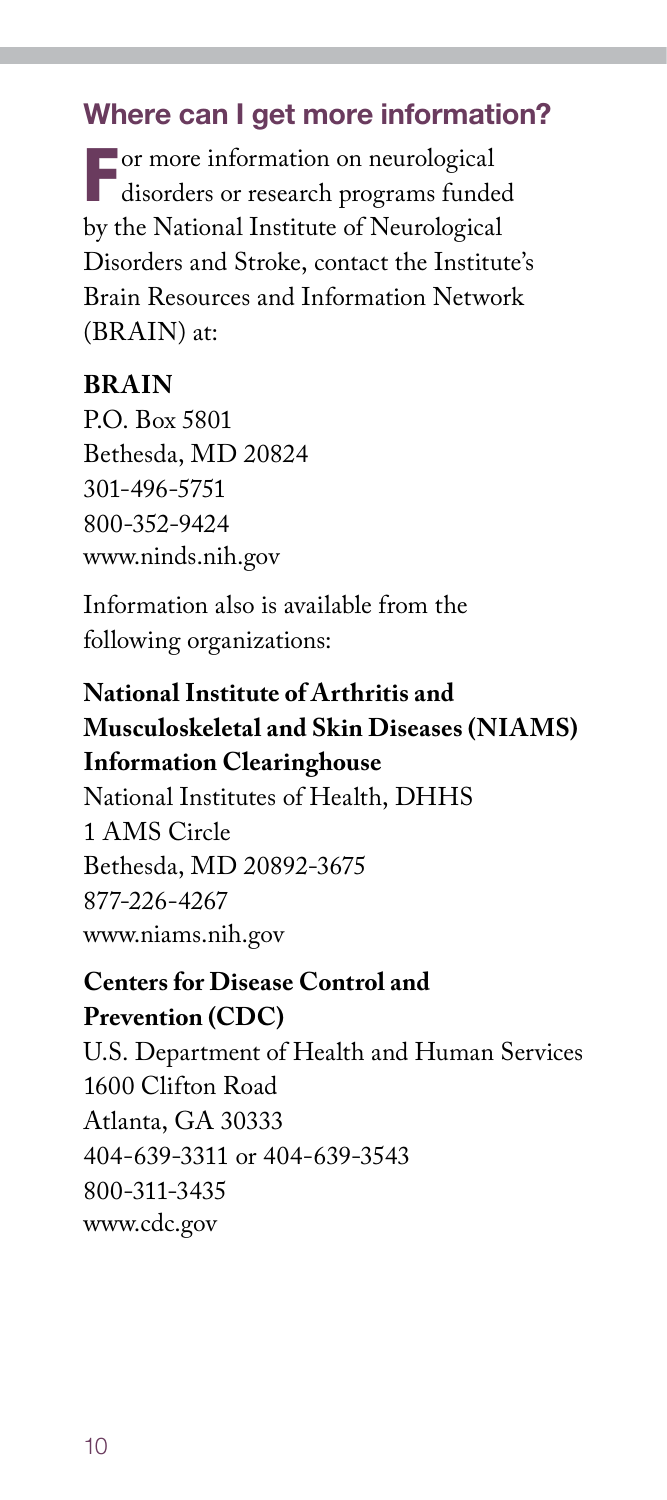# **Occupational Safety & Health Administration**

U.S. Department of Labor 200 Constitution Avenue, N.W. Room N3626 800-321-6742 Washington, DC 20210 [www.osha.gov](http://www.osha.gov)

## **U.S. National Library of Medicine**

National Institutes of Health/DHHS 8600 Rockville Pike Bethesda, MD 20894 301-594-5983 888-346-3656 [www.nlm.nih.gov](http://www.nlm.nih.gov)